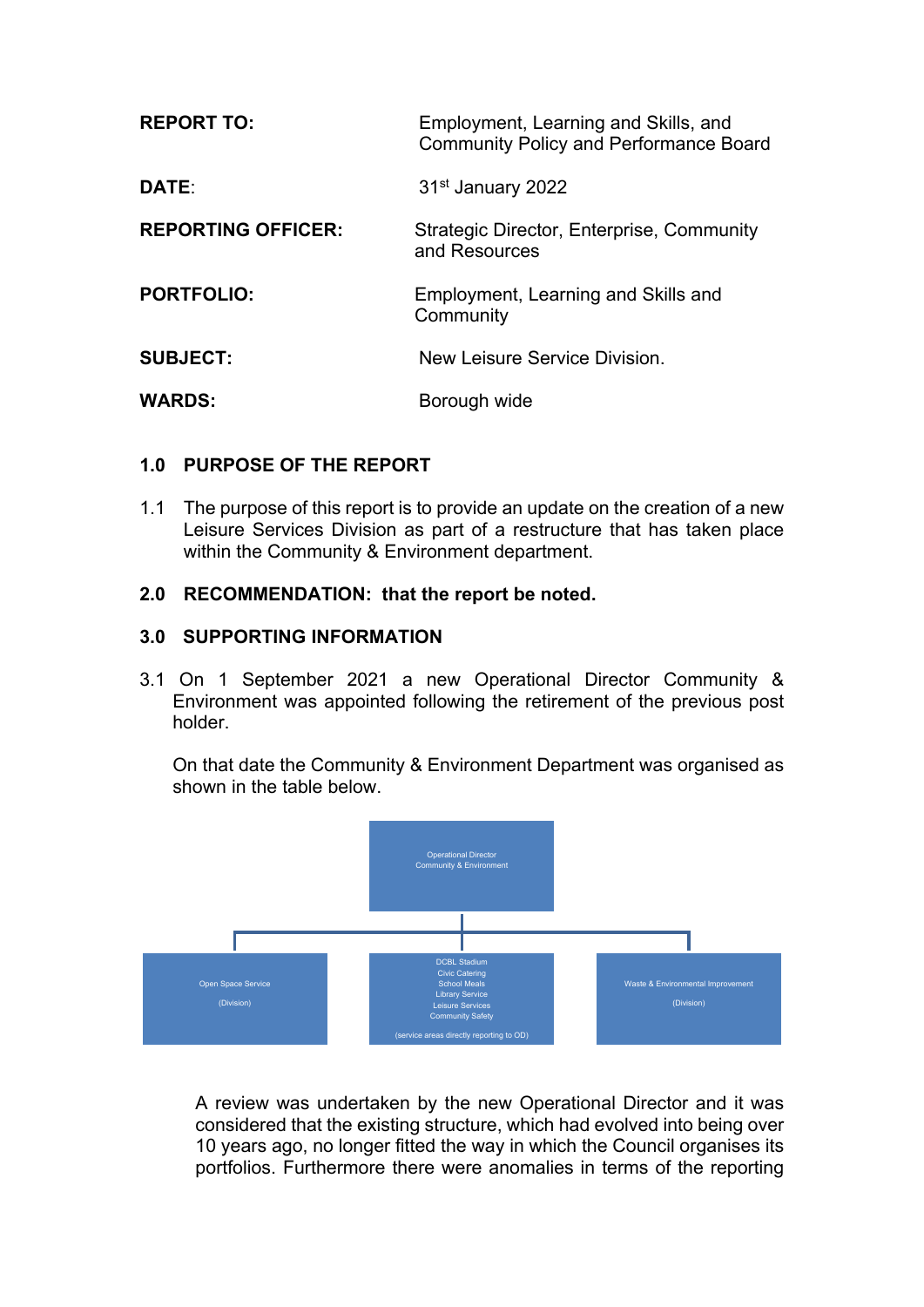structure with a number of sections having no Divisional Manager (and thereby reporting directly to the Operational Director).

Stresses within the two Divisions that made up the department were also a consideration. It was felt that the workload of the technical teams within the Open Space Service and Waste & Environmental Improvement could be better organised if those teams merged.

The Community & Environment department is one of the biggest in the Council and it was realised that changes to the structure would have to be undertaken as different phases.

A phase 1 proposal was presented to the Senior Management Team in October 2021 and was agreed. It then progressed through Steering Group and meetings took place with the relevant portfolio holders. From 1 January 2022 the Community & Environment department was configured as per the table shown below.



A Divisional Manager was appointed to head the Environment Services in late November 2021 and is now in post.

3.2 The new Leisure Services Division also came into being on 1 January 2022 and consists of the following services:

*Brindley Theatre and Events Community Centres Leisure Centres and Sports Development Team Libraries*

The division will also have responsibility for the promotion and development of the council's cultural aspirations.

The new Leisure Services Division suite of services align with the Leisure, Community and Culture portfolio.

At the time of writing the post of Divisional Manager Leisure Services was in the process of being recruited and it is hoped that they will be in place by 1 March 2022 (if not earlier). Once the Divisional Manager is in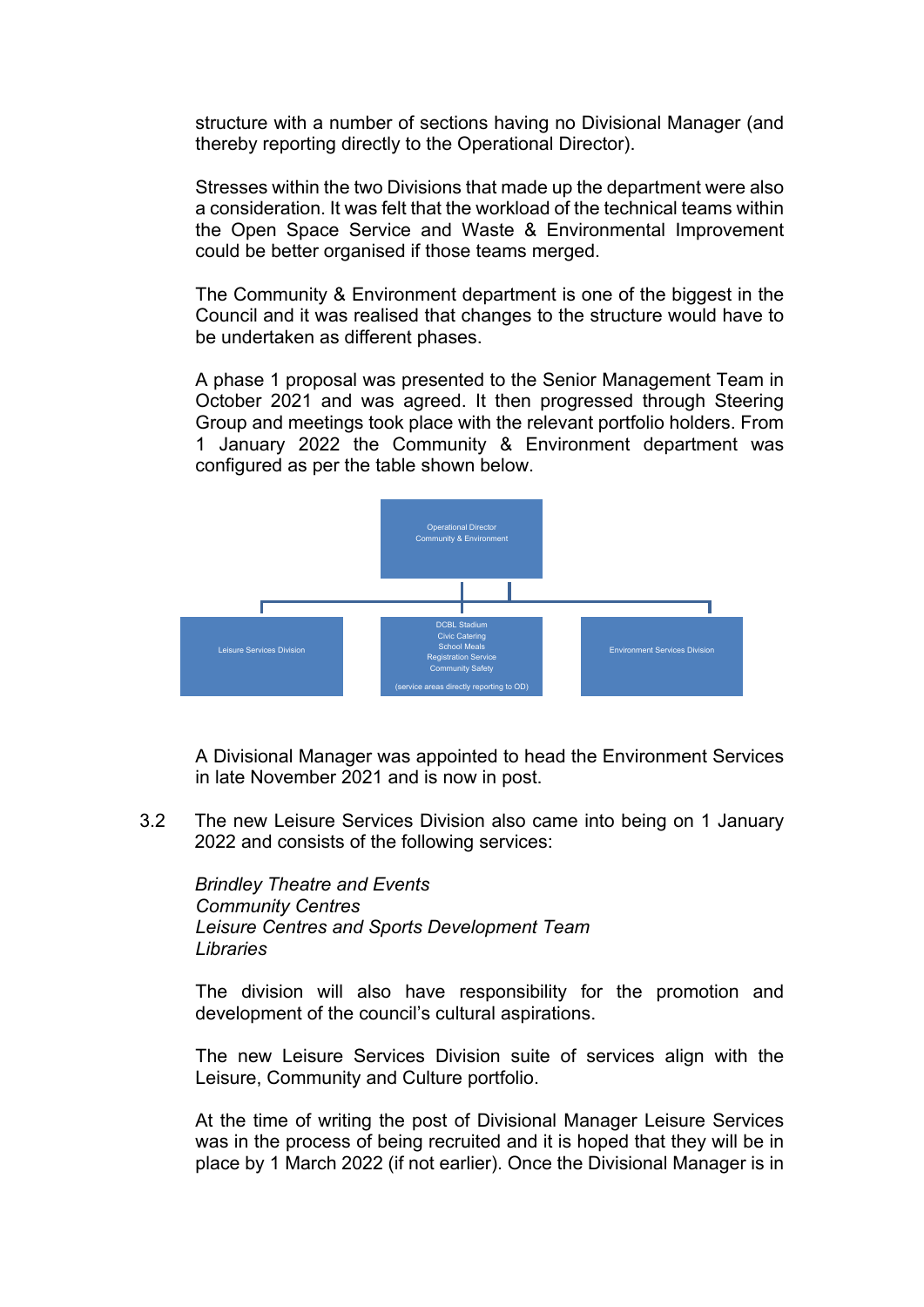post they will be tasked with looking at the suite of services to see what realignments, within the division, might be beneficial going forward.

There are a number of major capital investments that will be taking place within this service area including a new leisure centre and an extension at the Brindley which will allow library service functions to be housed there. These projects will form an important part of the Divisional Manager Leisure Services work.

3.3 There will be future phases of restructure within the Community & Environment department in the coming months.

### **4.0 POLICY IMPLICATIONS**

The creation of the Leisure Services Division will assist the council to deliver on its policies through a better integration of its services.

## **5.0 FINANCIAL IMPLICATIONS**

The first phase of the restructure of the department including the creation of the Leisure Services Division has been delivered at no additional cost to the council.

## **6.0 IMPLICATIONS FOR THE COUNCIL'S PRIORITIES**

#### **6.1 Children and Young People in Halton**

All of the core services that make up the Leisure Services Division contribute directly to this priority.

#### **6.2 Employment, Learning and Skills in Halton**

Library Services provide space and resources for learning.

#### **6.3 A Healthy Halton**

The Leisure centres and the functions of the Sports Development team support the health and wellbeing of communities across Halton

#### **6.4 A Safer Halton**

 All of the core services that make up the Leisure Services Division contribute directly to this priority.

#### **6.5 Halton's Urban Renewal**

The creation of a new Leisure Centre and the Brindley extension will contribute directly to this priority.